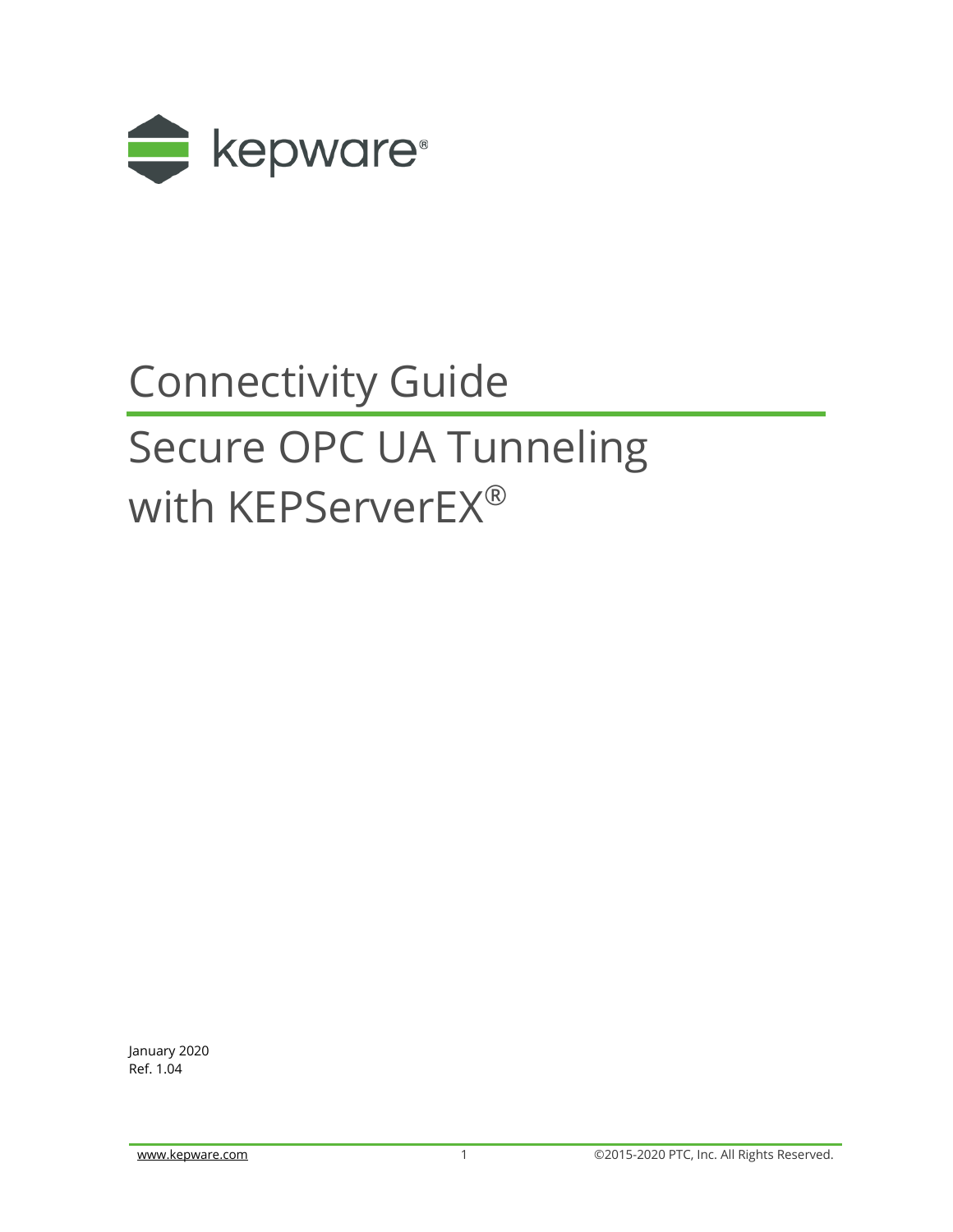## **Table of Contents**

| 5.1 |  |  |  |  |
|-----|--|--|--|--|
| 5.2 |  |  |  |  |
| 5.3 |  |  |  |  |
|     |  |  |  |  |
| 6.1 |  |  |  |  |
| 6.2 |  |  |  |  |
|     |  |  |  |  |
| 7.1 |  |  |  |  |
| 7.2 |  |  |  |  |
|     |  |  |  |  |
| 8.1 |  |  |  |  |
| 8.2 |  |  |  |  |
|     |  |  |  |  |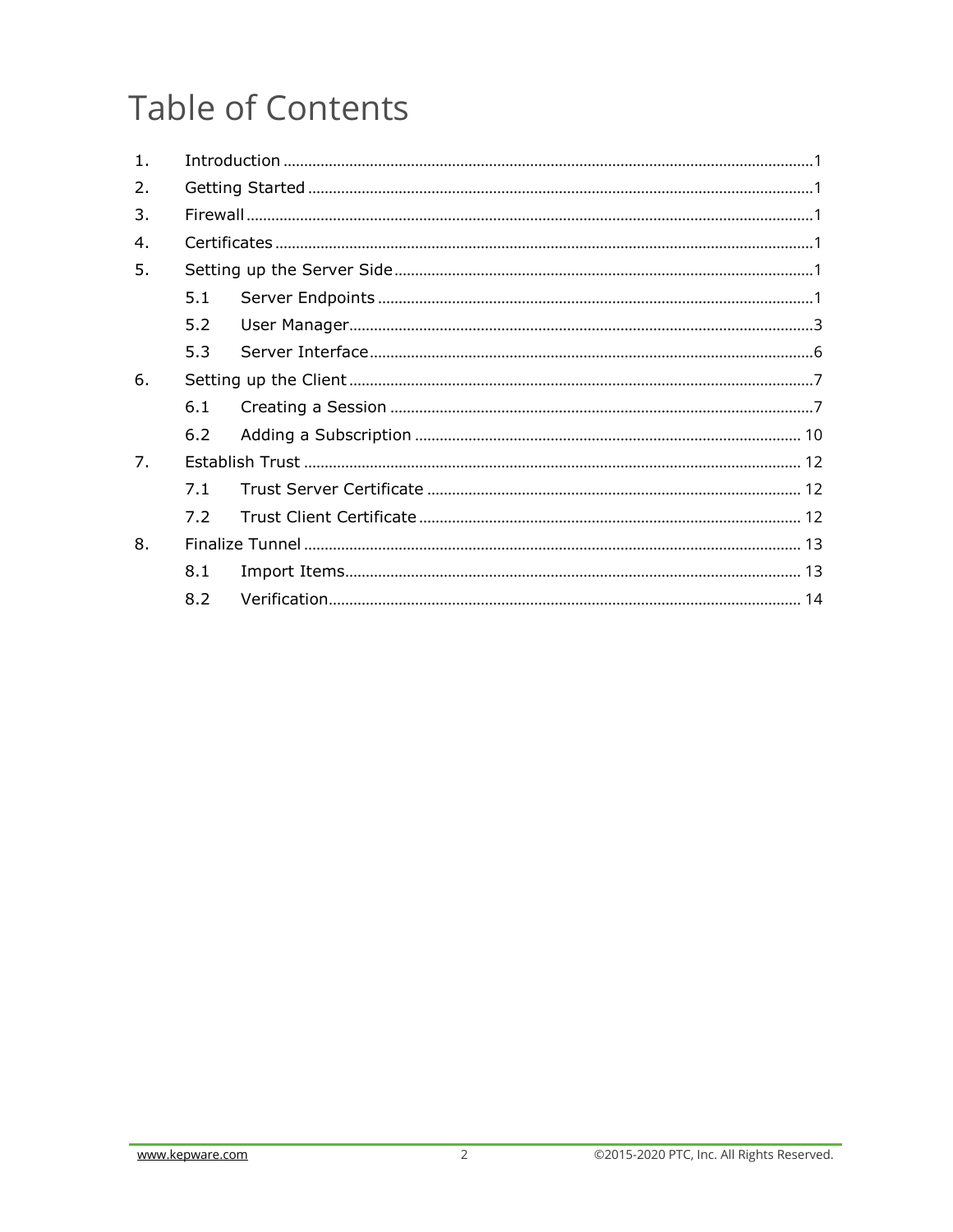### <span id="page-2-0"></span>**1. Introduction**

The purpose of a tunnel is to traverse networks or satisfy the requirements for layered networks as defined by ISA95 and Purdue. This guide describes how to set up a secure tunnel between two instances of KEPServerEX® using user authentication with signed and encrypted messages.

### <span id="page-2-1"></span>**2. Getting Started**

This document does not cover the installation and licensing of KEPServerEX. For instructions, visit the Resource Library and Licensing pages on [www.kepware.com.](http://www.kepware.com/)

The OPC UA server is the instance of KEPServerEX where the data sources reside. These data sources can be PLCs, databases, or other OPC servers where the data is accessed using communication drivers with KEPServerEX. This instance is typically installed on the controls side of the network.

The OPC UA client is the instance of KEPServerEX on the other end of the tunnel or on the enterprise side of the network. This is where other OPC clients, both OPC DA and OPC UA, access KEPServerEX or where KEPServerEX publishes data to the cloud using the IOT Gateway or Splunk.

### <span id="page-2-2"></span>**3. Firewall**

OPC UA does not use unsolicited callbacks, making it "firewall friendly". This document does not include firewall configuration. Organizations have their own security policies dictating firewall configuration, which should be as secure as possible. For this exercise, please ensure external client applications can securely access the server instance with a TCP connection using the port configured in the steps below.

### <span id="page-2-3"></span>**4. Certificates**

When a secure OPC UA connection is attempted, a certificate exchange between the client and the server occurs. This certificate is validated and used for signing and encrypting the payload. This document makes use of the pre-loaded self-signed certificate created during the installation process and should be used *ONLY* for testing and proof-of-concept work. In KEPServerEX Version 6.7 and higher, this self-signed certificate is valid for three years and must be managed by the user.

### <span id="page-2-4"></span>**5. Setting up the Server Side**

#### <span id="page-2-5"></span>5.1 Server Endpoints

During the install of KEPServerEX, two endpoints are created, but only one is enabled for local connections. To set up a tunnel, an additional endpoint referencing a network card must be created or enabled to allow a remote connection from a client.

Enable an endpoint to allow remote connections: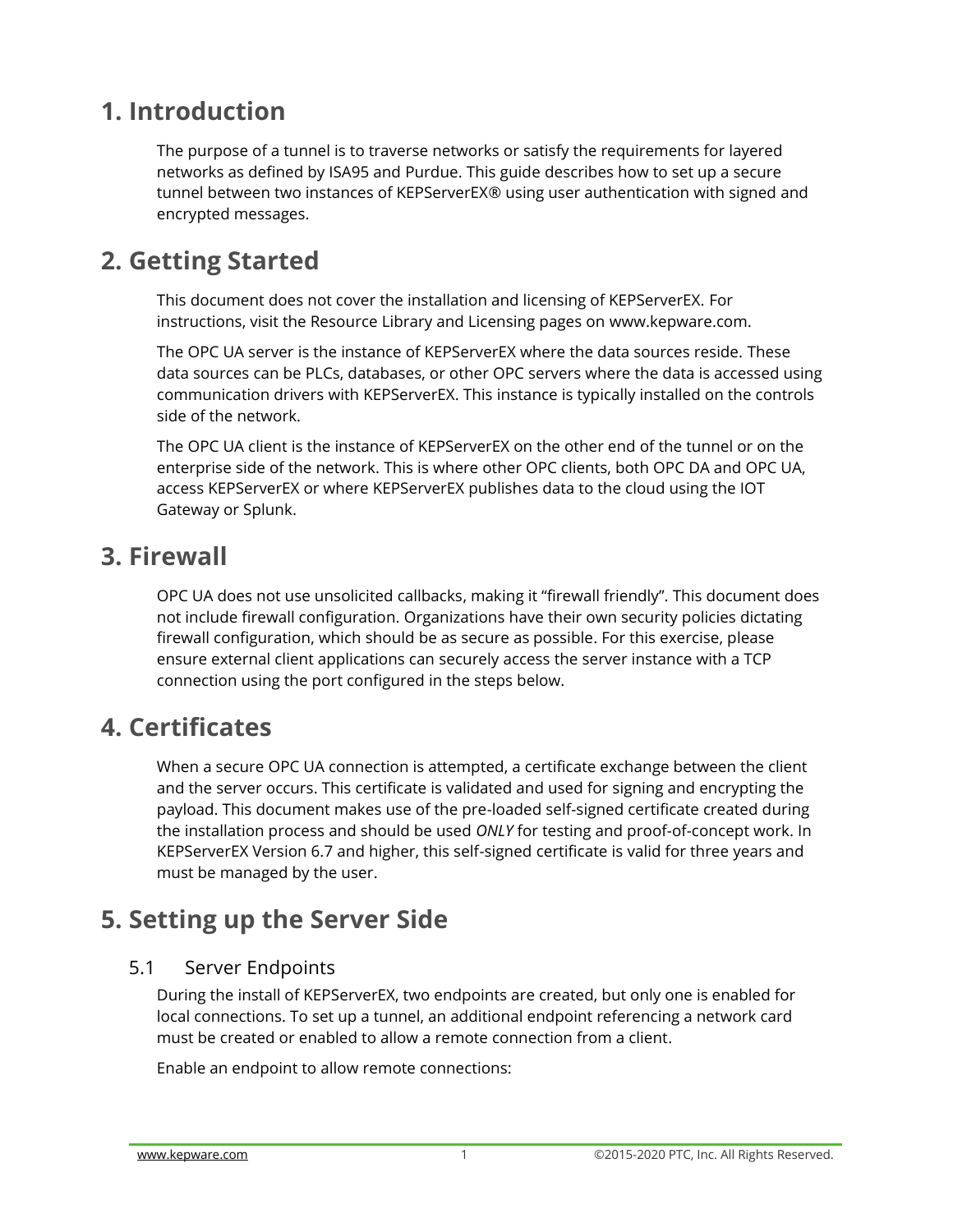- 1. Launch the OPC UA Configuration Manager by right-clicking on the **Administration** icon in the system tray and selecting **OPC UA Configuration**.
- 2. Select the **Server Endpoints** tab.

| UA OPC UA Configuration Manager |                                                            |                                                                               |                                            |       | $\times$ |
|---------------------------------|------------------------------------------------------------|-------------------------------------------------------------------------------|--------------------------------------------|-------|----------|
| Server Endpoints                |                                                            | Trusted Clients   Discovery Servers   Trusted Servers   Instance Certificates |                                            |       |          |
| <b>URL</b>                      |                                                            |                                                                               | Security                                   |       |          |
|                                 | popc.tcp://127.0.0.1:49320<br>opc.top://10.68.121.41:49320 |                                                                               | Basic256Sha256 (SE)<br>Basic256Sha256 (SE) |       |          |
|                                 |                                                            |                                                                               |                                            |       |          |
|                                 |                                                            |                                                                               |                                            |       |          |
|                                 |                                                            |                                                                               |                                            |       |          |
|                                 |                                                            |                                                                               |                                            |       |          |
|                                 |                                                            |                                                                               |                                            |       |          |
|                                 |                                                            |                                                                               |                                            |       |          |
| Enabled                         |                                                            |                                                                               |                                            |       |          |
| Add                             | Edit                                                       | Remove                                                                        |                                            |       |          |
|                                 |                                                            | Note: Server Runtime reinitialization is required to utilize changes.         |                                            | Close | Help     |

- 3. Select the default endpoint created during the install for non-local connections. This endpoint can be identified by having a PC name or IP in the endpoint URL.
- 4. Select **Edit**.
- 5. Choose the correct network from the **Network Adapter** drop down.
- 6. For the most secure connection possible, ensure that only **Basic256Sha256** security policy is checked.

| <b>Endpoint Definition</b>   |                                           |                  |                  | ×    |  |
|------------------------------|-------------------------------------------|------------------|------------------|------|--|
| <b>TCP Connection</b>        |                                           |                  |                  |      |  |
| Network Adapter:             | Intel(R) Wireless-AC 9260<br>$\checkmark$ |                  |                  |      |  |
| Port Number:                 | 49320                                     |                  |                  |      |  |
| opc.tcp://10.68.121.41:49320 |                                           |                  |                  |      |  |
| <b>Security Policies</b>     |                                           |                  |                  |      |  |
| □ Basic256Sha256             |                                           | Sign and Encrypt | $\checkmark$     |      |  |
|                              | Basic256 (Deprecated)                     |                  | Sign and Encrypt |      |  |
| Basic 128Rsa 15 (Deprecated) |                                           | Sign and Encrypt | $\checkmark$     |      |  |
| None (Insecure)              |                                           |                  |                  |      |  |
|                              |                                           |                  | OK<br>Cancel     | Help |  |

7. Make note of the **port** number so that it can be added to the firewall. **For increased security, change the port number to something other than 49320.**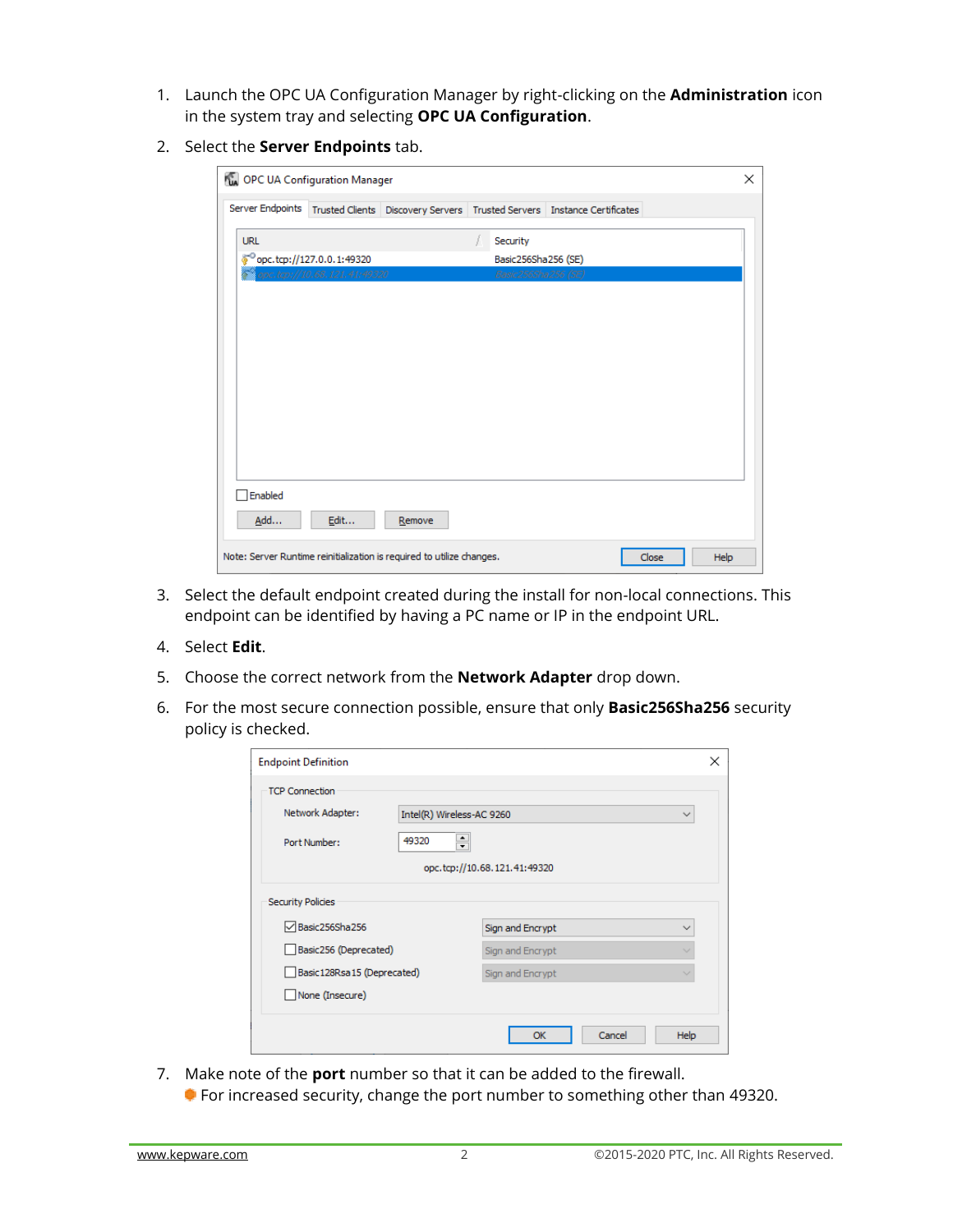- 8. Click **OK** to close the dialog and apply the changes.
- 9. Enable the endpoint by selecting it in the list and checking the **Enabled** checkbox.

|                                         | <b>UA</b> OPC UA Configuration Manager |                                                                                                  |  |                                 |  |       |      | $\times$ |
|-----------------------------------------|----------------------------------------|--------------------------------------------------------------------------------------------------|--|---------------------------------|--|-------|------|----------|
|                                         |                                        | Server Endpoints   Trusted Clients   Discovery Servers   Trusted Servers   Instance Certificates |  |                                 |  |       |      |          |
| <b>URL</b><br>opc.tcp://127.0.0.1:49320 |                                        |                                                                                                  |  | Security<br>Basic256Sha256 (SE) |  |       |      |          |
|                                         | popc.tcp://10.68.121.41:49320          |                                                                                                  |  | Basic256Sha256 (SE)             |  |       |      |          |
|                                         |                                        |                                                                                                  |  |                                 |  |       |      |          |
| <b>Enabled</b><br>Add                   | Edit                                   | Remove                                                                                           |  |                                 |  |       |      |          |
|                                         |                                        | Note: Server Runtime reinitialization is required to utilize changes.                            |  |                                 |  | Close | Help |          |

10. Apply the changes to the server Runtime by right-clicking on the **Administration** icon and selecting **Reinitialize**.

| Configuration                |
|------------------------------|
| <b>Start Runtime Service</b> |
| Stop Runtime Service         |
| Reinitialize                 |
| Reset Event Log              |
| Settings                     |
| <b>OPC UA Configuration</b>  |
| <b>Ouick Client</b>          |
| License Utility              |
| Help                         |
| <b>Support Information</b>   |
| Fxit                         |
|                              |

#### <span id="page-4-0"></span>5.2 User Manager

OPC UA supports user authentication using username and password. Users are created and edited using the User Manager within KEPServerEX.

Create an OPC UA specific user and allow tag access:

- 11. Access the **User Manager** by right-clicking on the **Administration** icon in the system tray and selecting **Settings**.
- 12. Select the **User Manager** tab.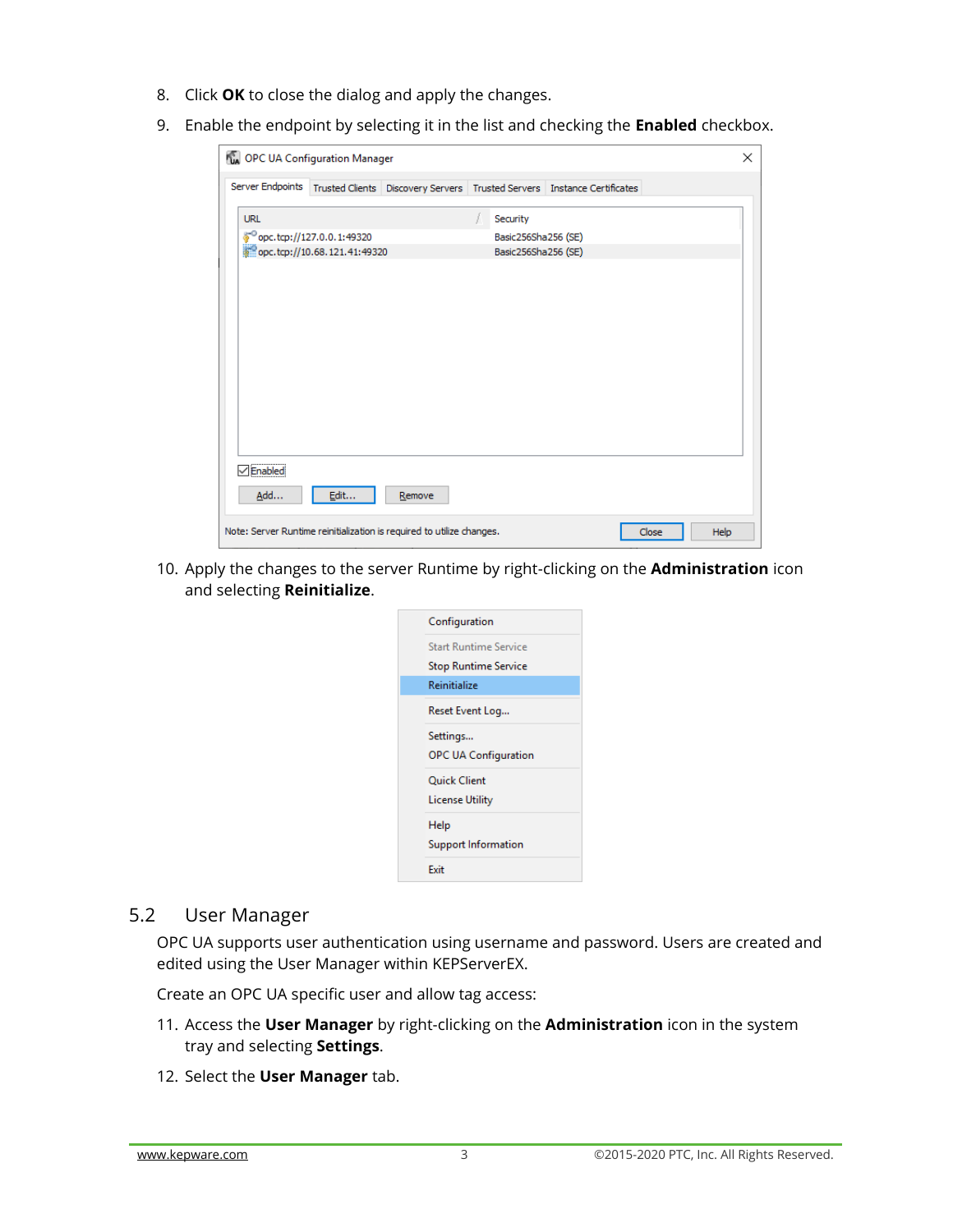| Certificate Store                | <b>Service Ports</b>                  | <b>Security Policies</b> | Local Historian                            | <b>IoT Gateway</b>        |
|----------------------------------|---------------------------------------|--------------------------|--------------------------------------------|---------------------------|
| Administration                   | Configuration                         | <b>Runtime Process</b>   |                                            | <b>Runtime Options</b>    |
| Event Log                        | ProgID Redirect                       | User Manager             |                                            | Configuration API Service |
|                                  |                                       |                          |                                            |                           |
| Administrators                   |                                       |                          | Built-in administrators group              |                           |
|                                  | Administrator                         |                          | Built-in administrator account             |                           |
| <b>Example Anonymous Clients</b> |                                       |                          | Built-in anonymous data clients group      |                           |
| <b>A</b> Data Client             |                                       |                          | Built-in account representing data clients |                           |
| 白 <b>島 Server Users</b>          |                                       |                          | Built-in server users group                |                           |
| Default User                     |                                       |                          | Built-in default user account              |                           |
|                                  | <b>E</b> 83 ThingWorx Interface Users |                          | Built-in ThingWorx Interface group         |                           |
|                                  | ThingWorx Interface                   |                          | Built-in ThingWorx Interface account       |                           |
|                                  |                                       |                          |                                            |                           |
|                                  |                                       |                          |                                            |                           |
|                                  |                                       |                          |                                            |                           |
|                                  |                                       |                          |                                            |                           |
|                                  |                                       |                          |                                            |                           |
|                                  |                                       |                          |                                            |                           |

- 13. Create a group by clicking on the **New Group** icon.
- 14. Permissions are categorized so that a group can be customized to match the user's intended persona. Since this user is being created specifically for accessing data, administrative permissions should be denied while data access must be allowed.
- 15. Right-click on **Project Modification** and select **Deny All**.
- 16. Right-click on **Server Permissions** and select **Deny All**.

| <b>B3</b> User Group Properties                                                                                       |                  |   |                  |              |
|-----------------------------------------------------------------------------------------------------------------------|------------------|---|------------------|--------------|
| Name:<br>Description:                                                                                                 | <b>OPC Users</b> |   |                  | OK<br>Cancel |
| Permissions assigned to this user group:                                                                              |                  |   |                  | <b>Help</b>  |
| <b>Project Modification</b><br>$\overline{+}$<br><b>E</b> Server Permissions                                          |                  | Ø | <b>Allow All</b> |              |
| <b>H</b> I/O Tag Access                                                                                               |                  | 8 | Deny All         |              |
| El System Tag Access                                                                                                  |                  |   |                  |              |
| <b>Internal Tag Access</b><br>$\overline{+}$<br><b>El Browse Project Namespace</b>                                    |                  |   |                  |              |
|                                                                                                                       |                  |   |                  |              |
| <b>Project Modification</b><br>Configure default project modification access permissions for the selected user group. |                  |   |                  |              |

17. Right-click on **I/O Tag Access** and select **Allow All**.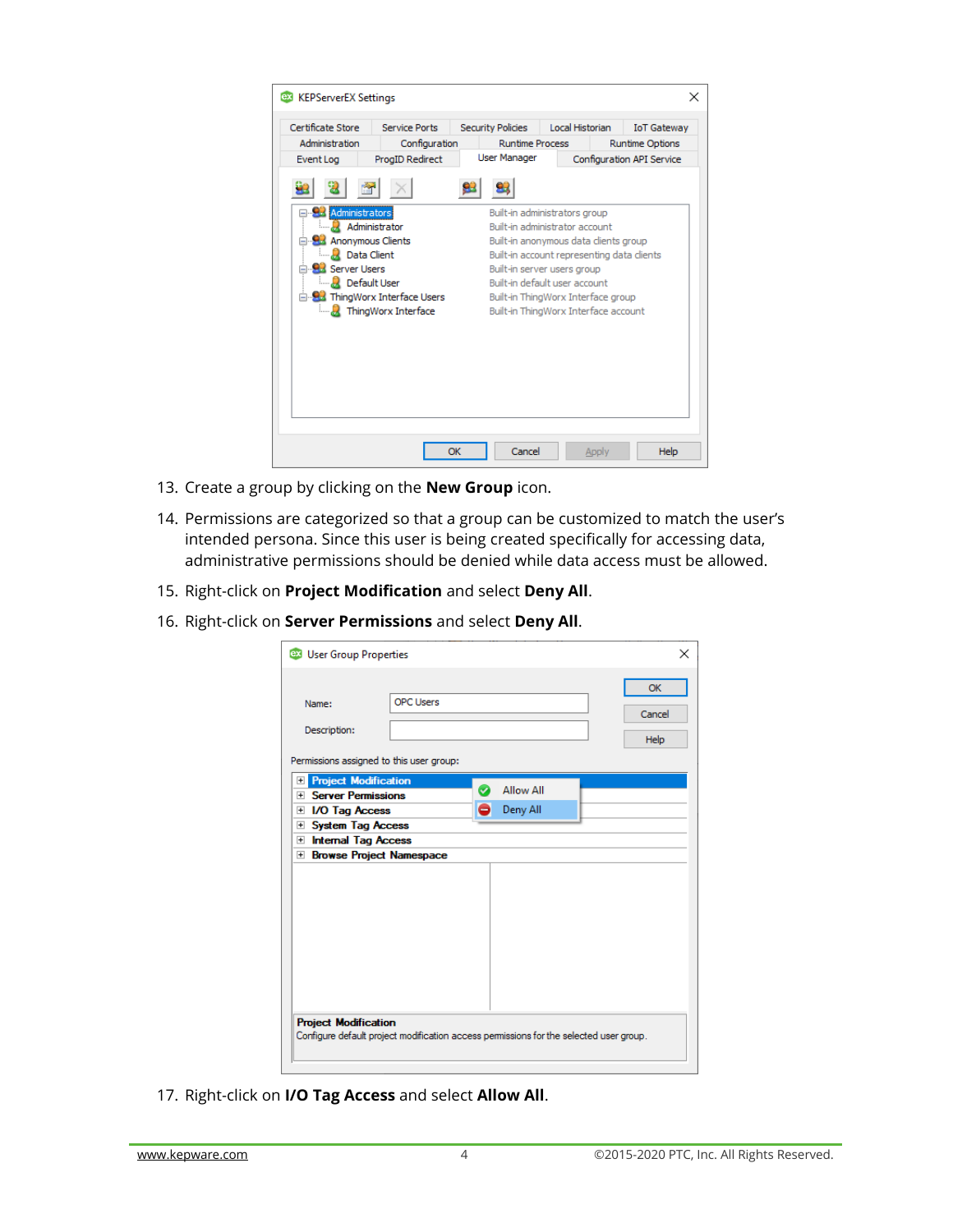18. Repeat for **System Tag Access**, **Internal Tag Access**, and **Browse Project Namespace**, choosing **Allow All** to each.

|                                                                               |                  |                                                                                                | OK     |
|-------------------------------------------------------------------------------|------------------|------------------------------------------------------------------------------------------------|--------|
| Name:                                                                         | <b>OPC Users</b> |                                                                                                | Cancel |
| Description:                                                                  |                  |                                                                                                | Help   |
| Permissions assigned to this user group:                                      |                  |                                                                                                |        |
| <b>Project Modification</b><br>$\overline{+}$                                 |                  |                                                                                                |        |
| <b>E</b> Server Permissions                                                   |                  |                                                                                                |        |
| <b>D</b> I/O Tag Access<br>El System Tag Acc & Allow All                      |                  |                                                                                                |        |
| Internal Tag Ac<br>$\overline{+}$<br><b>Browse Project.</b><br>$\overline{+}$ | <b>Deny All</b>  |                                                                                                |        |
|                                                                               |                  |                                                                                                |        |
|                                                                               |                  |                                                                                                |        |
|                                                                               |                  |                                                                                                |        |
|                                                                               |                  |                                                                                                |        |
|                                                                               |                  |                                                                                                |        |
|                                                                               |                  |                                                                                                |        |
|                                                                               |                  |                                                                                                |        |
| I/O Tag Access                                                                |                  | Configure default I/O tag access permissions for clients belonging to the selected user group. |        |

- 19. Select **OK** when finished.
- 20. Right-click on the newly created group and select **Add User**.

| <b>ex</b> KEPServerEX Settings                                                                                           |                                                                                      |                                                                                                                                                                                                                                | ×                                                                         |                     |
|--------------------------------------------------------------------------------------------------------------------------|--------------------------------------------------------------------------------------|--------------------------------------------------------------------------------------------------------------------------------------------------------------------------------------------------------------------------------|---------------------------------------------------------------------------|---------------------|
| Certificate Store<br>Administration<br>Event Log                                                                         | <b>Service Ports</b><br><b>Security Policies</b><br>Configuration<br>ProgID Redirect | Local Historian<br><b>Runtime Process</b><br><b>User Manager</b>                                                                                                                                                               | <b>IoT Gateway</b><br><b>Runtime Options</b><br>Configuration API Service |                     |
| □ Administrators                                                                                                         |                                                                                      |                                                                                                                                                                                                                                |                                                                           |                     |
| Administrator                                                                                                            | <b>EXI</b> User Properties                                                           |                                                                                                                                                                                                                                |                                                                           | $\times$            |
| <b>E S.</b> Anonymous Clien<br>Data Client<br><b>Server Users</b><br><b>Default User</b><br><b>E</b> Sta ThingWorx Inter | Identification<br>Name:                                                              | OPCUser                                                                                                                                                                                                                        |                                                                           | <b>OK</b><br>Cancel |
| ThingWorx In<br><b>OPC Users</b>                                                                                         | Description:                                                                         |                                                                                                                                                                                                                                |                                                                           | Help                |
|                                                                                                                          | Password                                                                             | It is recommended that the password be at least 14 characters in<br>length and include a mix of uppercase and lowercase letters,<br>numbers, and special characters. Avoid well-known, easily<br>quessed, or common passwords. |                                                                           |                     |
|                                                                                                                          | Password:                                                                            |                                                                                                                                                                                                                                |                                                                           |                     |
|                                                                                                                          | Confirm:                                                                             |                                                                                                                                                                                                                                |                                                                           |                     |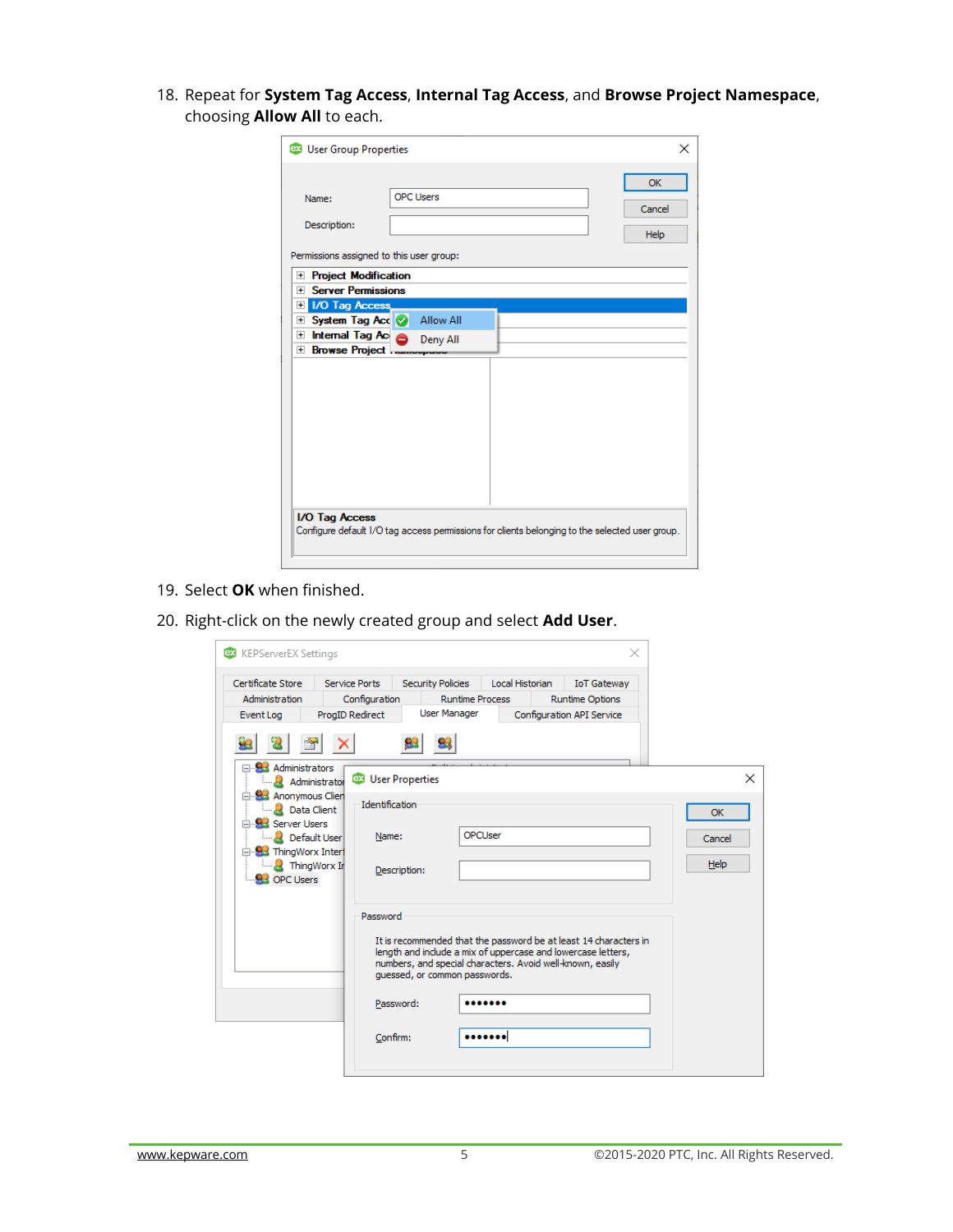21. Enter a Name, Description, and Password and select **OK**.

This name and password will be used when configuring the OPC UA Client driver on the client PC in later steps.

| Administration<br>Configuration<br><b>Runtime Process</b><br><b>Runtime Options</b><br><b>User Manager</b><br>ProgID Redirect<br>Configuration API Service<br>Event Log<br><b>RR</b> Administrators<br>Built-in administrators group<br>Administrator<br>Built-in administrator account<br><b>S</b> Anonymous Clients<br>Built-in anonymous data clients group<br><b>Data Client</b><br>Built-in account representing data clients<br><b>RE</b> Server Users<br>Built-in server users group<br><b>Default User</b><br>Built-in default user account<br><b>BL</b> ThingWorx Interface Users<br>Built-in ThingWorx Interface group<br>ThingWorx Interface<br>Built-in ThingWorx Interface account | Certificate Store     | <b>Service Ports</b> | <b>Security Policies</b> | Local Historian | <b>IoT Gateway</b> |
|-------------------------------------------------------------------------------------------------------------------------------------------------------------------------------------------------------------------------------------------------------------------------------------------------------------------------------------------------------------------------------------------------------------------------------------------------------------------------------------------------------------------------------------------------------------------------------------------------------------------------------------------------------------------------------------------------|-----------------------|----------------------|--------------------------|-----------------|--------------------|
|                                                                                                                                                                                                                                                                                                                                                                                                                                                                                                                                                                                                                                                                                                 |                       |                      |                          |                 |                    |
|                                                                                                                                                                                                                                                                                                                                                                                                                                                                                                                                                                                                                                                                                                 |                       |                      |                          |                 |                    |
|                                                                                                                                                                                                                                                                                                                                                                                                                                                                                                                                                                                                                                                                                                 | ⊟ <u>AL</u> OPC Users |                      |                          |                 |                    |
|                                                                                                                                                                                                                                                                                                                                                                                                                                                                                                                                                                                                                                                                                                 |                       |                      |                          |                 |                    |
|                                                                                                                                                                                                                                                                                                                                                                                                                                                                                                                                                                                                                                                                                                 |                       |                      |                          |                 |                    |

22. Select **OK** to close the **Settings** dialog.

#### <span id="page-7-0"></span>5.3 Server Interface

The project file contains information about the OPC UA interface that should be verified using the KEPServerEX Configuration.

Enable the OPC UA interface and disable anonymous login:

- 23. Launch the KEPServerEX Configuration and select **Project | Properties**...
- 24. Select the **OPC UA** tab.
- 25. Set Enable to **Yes**.
- 26. Set Allow anonymous login to **No**.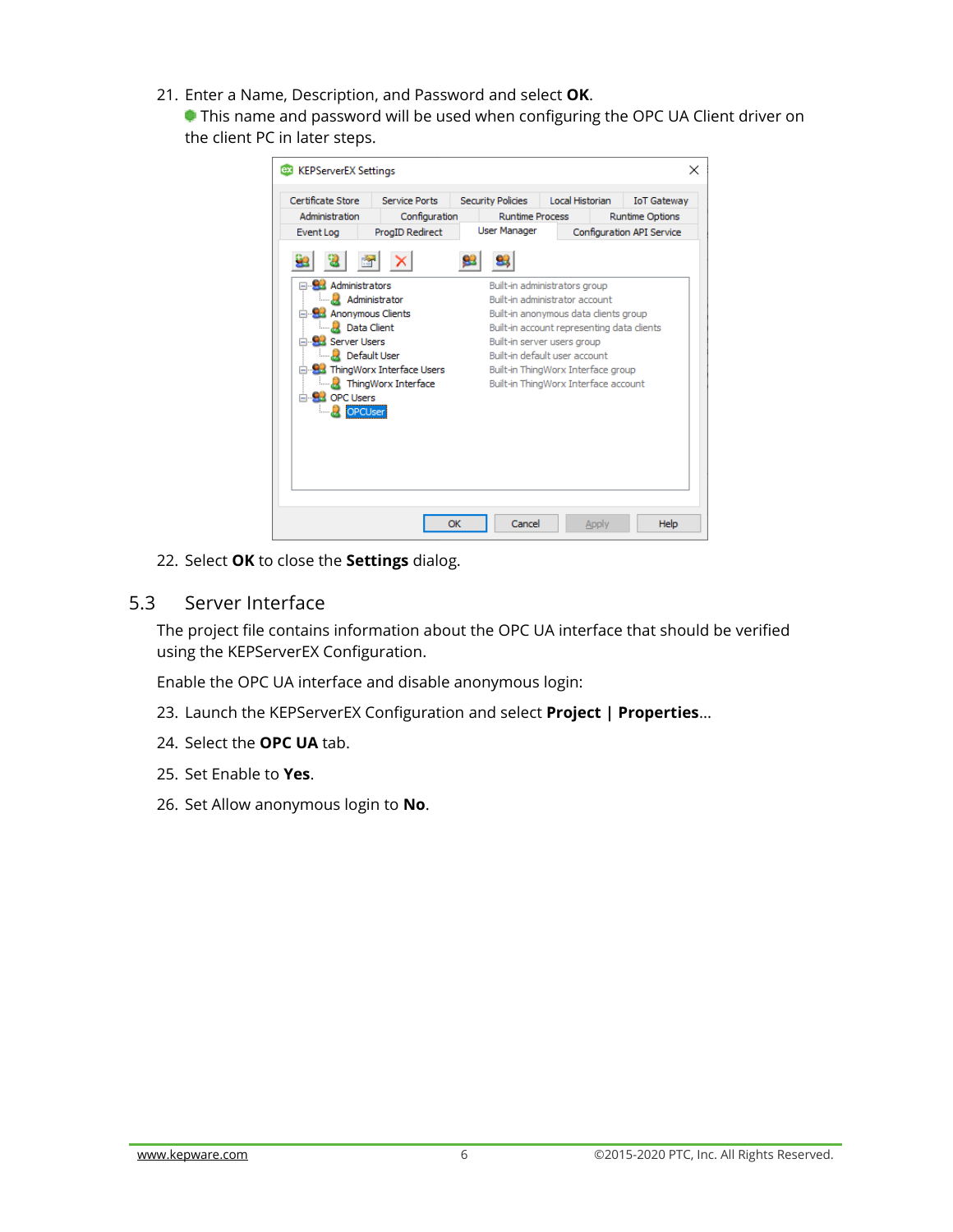| <b>ex</b> Property Editor   |                                                                                                                                                                | $\times$                       |
|-----------------------------|----------------------------------------------------------------------------------------------------------------------------------------------------------------|--------------------------------|
| <b>Property Groups</b>      | □ Server Interface                                                                                                                                             |                                |
| General                     | Enable                                                                                                                                                         | Yes<br>$\checkmark$            |
| OPC DA                      | Log diagnostics<br>□ Client Sessions                                                                                                                           | No                             |
| <b>OPC UA</b><br><b>DDE</b> | Allow anonymous login                                                                                                                                          | No                             |
| OPC AE                      | Max connections                                                                                                                                                | 128                            |
| <b>OPC HDA</b>              | Minimum session timeout (s)                                                                                                                                    | 15                             |
| <b>ThingWorx</b>            | Maximum session timeout (s)                                                                                                                                    | 60                             |
|                             | Tag cache timeout (s)                                                                                                                                          | 5                              |
|                             | <b>Browsing</b>                                                                                                                                                |                                |
|                             | Return tag properties                                                                                                                                          | Yes                            |
|                             | Return address hints                                                                                                                                           | Yes                            |
|                             | $\Box$ Monitored Items                                                                                                                                         |                                |
|                             | Max data queue size                                                                                                                                            | $\overline{2}$                 |
|                             | □ Subscriptions                                                                                                                                                |                                |
|                             | Max retransmit queue size                                                                                                                                      | 10                             |
|                             | Max notifications per publish                                                                                                                                  | 65536                          |
|                             |                                                                                                                                                                |                                |
|                             | <b>Enable</b><br>Enable the OPC UA server interface to accept client connections. Changes in this property require runtime<br>reinitialization to take affect. |                                |
|                             | OK<br>Defaults                                                                                                                                                 | <b>Help</b><br>Cancel<br>Apply |

- 27. Select **OK** to close the dialog.
- 28. Right-click on the **Administration** icon and select **Reinitialize**.



### <span id="page-8-0"></span>**6. Setting up the Client**

Data sources configured on the server are accessed by the OPC UA Client driver on the client.

<span id="page-8-1"></span>6.1 Creating a Session

A **Channel** in KEPServerEX is used to identify the OPC UA server, configure session timeouts, and provide user credentials for creating an OPC UA session.

Add a UA Client channel by following these steps:

- 29. Launch the **KEPServerEX Configuration** by right-clicking on the **Administration** icon and selecting **Configuration**.
- 30. Right-click on **Connectivity** in the project tree and select **New Channel**.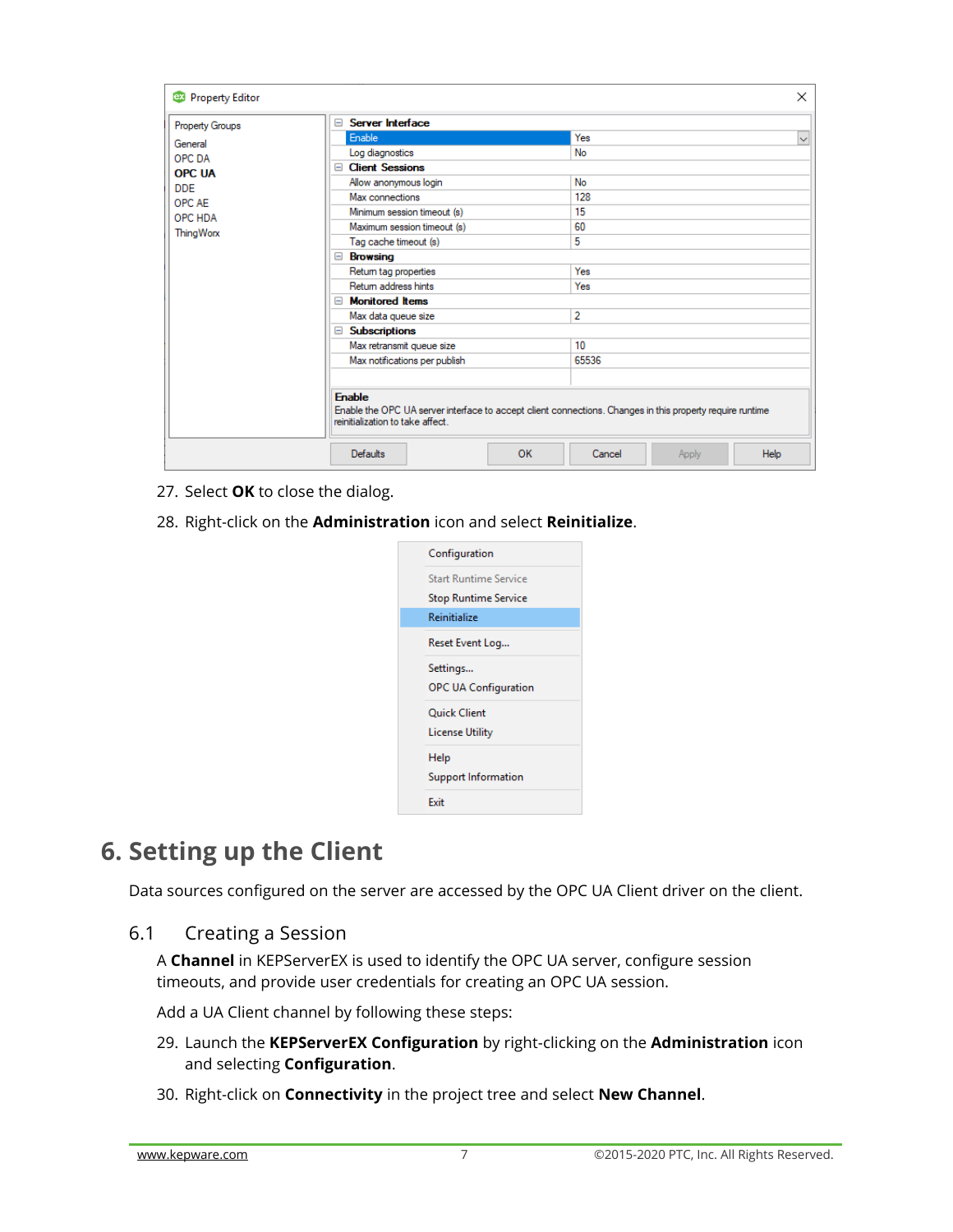31. Locate **OPC UA Client** in the list and click **Next**.

|              |                                                        | ×              |
|--------------|--------------------------------------------------------|----------------|
| $\leftarrow$ | Add Channel Wizard                                     |                |
|              |                                                        |                |
|              | Select the type of channel to be created:              |                |
|              | <b>OPC UA Client</b>                                   | ◎              |
|              | Omron Process Suite<br>۸<br>Omron Toolbus              |                |
|              | <b>OPC DA Client</b>                                   |                |
|              | <b>OPC UA Client</b><br><b>OPC XML-DA Client</b>       |                |
|              | Optimation OptiLogic                                   |                |
|              | Opto 22 Ethemet<br>Partlow ASCII                       |                |
|              | Philips P8/PC20                                        |                |
|              | Pina<br>Satt Bus Ethemet                               |                |
|              | Satt Bus Serial                                        |                |
|              | Scanivalve Ethemet                                     |                |
|              | Siemens S5 (3964R)                                     |                |
|              | Siemens S5 (AS511)<br>Siemens S7 MPI                   |                |
|              | Siemens S7-200                                         |                |
|              | Siemens TCP/IP Ethemet<br>Compact TCD 4D Class Fileman |                |
|              |                                                        |                |
|              |                                                        | Cancel<br>Next |
|              |                                                        |                |

- 32. Provide a channel Name and click **Next**.
- 33. Accept the defaults for Optimization Method and Duty Cycle by clicking **Next**.
- 34. Enter the **Endpoint URL** of the endpoint created on the server PC, set Security Policy to **Basic256Sha256**, and set Message Mode to **Sign and Encrypt**.

|                                                                                        | × |
|----------------------------------------------------------------------------------------|---|
| Add Channel Wizard                                                                     |   |
|                                                                                        |   |
|                                                                                        |   |
| Specify the unique URL destination of the OPC UA endpoint.                             |   |
| Endpoint URL:                                                                          |   |
| opc.tcp://10.68.121.41:49320<br>ia.                                                    |   |
|                                                                                        |   |
| Select the endpoint security policy. Note that Basic 128Rsa 15 and Basic 256 have been |   |
| deprecated by the OPC Foundation and are no longer considered to be secure.            |   |
| <b>Security Policy:</b>                                                                |   |
| 3<br>Basic256Sha256                                                                    |   |
|                                                                                        |   |
| Select the type of encryption to use for messages between the driver and server.       |   |
| Message Mode:                                                                          |   |
|                                                                                        |   |
| Ω<br>Sign and Encrypt                                                                  |   |
|                                                                                        |   |
| Cancel<br>Next                                                                         |   |
|                                                                                        |   |

- 35. Click **Next**.
- 36. Accept default Timeout Settings by clicking **Next**. These can be edited after the channel has been created if desired.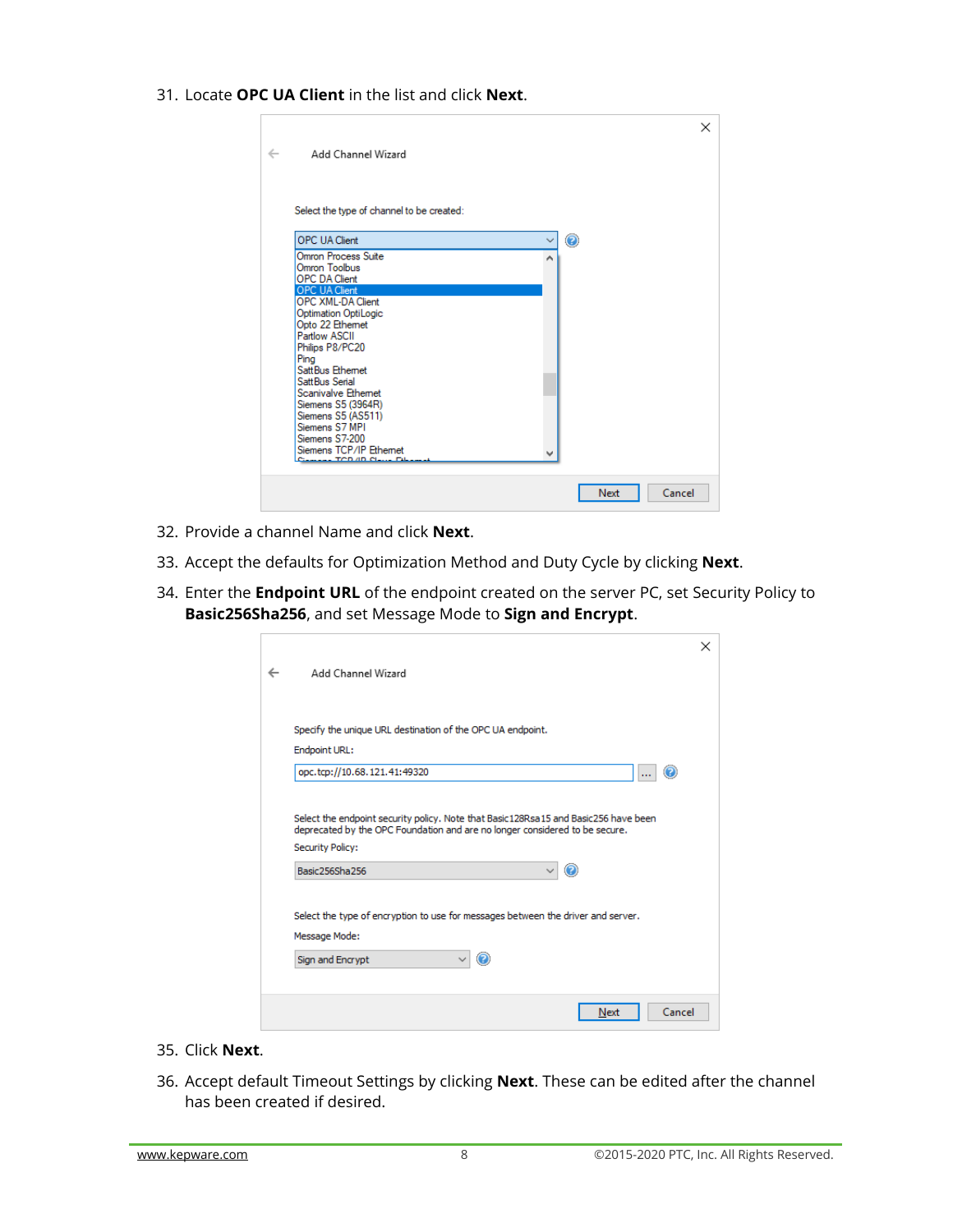37. Enter the **Username** and **Password** for the OPC user created on the server.

| Add Channel Wizard           |                                                                                         |  |   |
|------------------------------|-----------------------------------------------------------------------------------------|--|---|
|                              |                                                                                         |  |   |
| authentication.              | Enter a valid account user name to use when connecting to OPC UA endpoints that require |  |   |
| Username:                    |                                                                                         |  |   |
| OPCUser                      |                                                                                         |  | Q |
| that require authentication. | Enter a valid password to use with the user name when connecting to OPC UA endpoints    |  |   |
| Password:                    |                                                                                         |  |   |
|                              |                                                                                         |  | ◉ |
|                              |                                                                                         |  |   |
|                              |                                                                                         |  |   |
|                              |                                                                                         |  |   |
|                              |                                                                                         |  |   |
|                              |                                                                                         |  |   |

- 38. Click **Next**.
- 39. Click **Finish** on the summary page.

П

40. If the client can establish a connection to the server, a prompt appears allowing the user to accept and trust the server's certificate. If prompted, select **Yes**.

| <b>Server Certificate</b> | <b>Identification</b>                                                                   | × |
|---------------------------|-----------------------------------------------------------------------------------------|---|
|                           | The certificate for this endpoint is not trusted. Do you want to trust the certificate? |   |
| <b>Validation Errors:</b> |                                                                                         |   |
|                           | A certificate in the CA chain is self signed and not trusted.                           |   |
|                           |                                                                                         |   |
|                           |                                                                                         |   |
|                           | <b>No</b><br><b>View</b><br><b>Yes</b><br>                                              |   |

41. Channel configuration is complete. All settings can be adjusted by right-clicking on the channel and selecting **Properties**.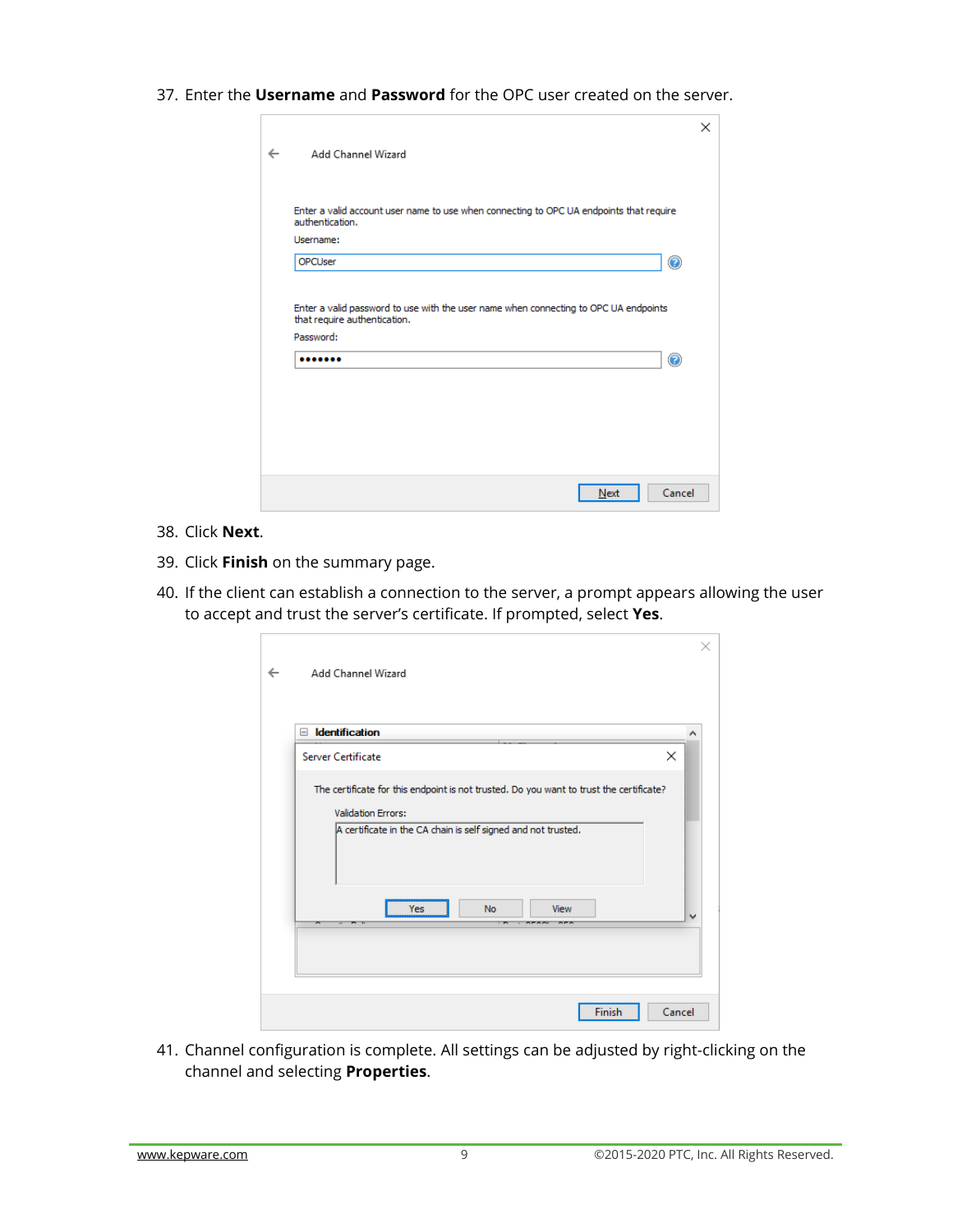#### <span id="page-11-0"></span>6.2 Adding a Subscription

A device defined in KEPServerEX is used to browse and import items from the OPC UA server and acts as an OPC UA subscription. The settings configured in the device dictate how the data source is polled. Multiple devices can be added to the same channel with different update intervals and modes.

Add a UA Client device by following these steps:

- 42. Right-click on the new channel in the project tree and select **New Device**.
- 43. Provide a device Name and click **Next**.
- 44. Accept the defaults for Scan Mode and Initial Updates from Cache by clicking **Next**.
- 45. Set the **Publishing Interval** to the rate at which the clients expect to receive updates (default is 1000 ms).

|                                                                                                                                                                                                                           | x |
|---------------------------------------------------------------------------------------------------------------------------------------------------------------------------------------------------------------------------|---|
| Add Device Wizard                                                                                                                                                                                                         |   |
|                                                                                                                                                                                                                           |   |
| Specify the rate, in milliseconds, at which tags are updated by the driver. If the value is not<br>supported by the OPC UA server, the rate is negotiated during connection.                                              |   |
| Publishing Interval (ms):                                                                                                                                                                                                 |   |
| 1000<br>(?)                                                                                                                                                                                                               |   |
|                                                                                                                                                                                                                           |   |
| Specify the maximum number of notifications the OPC UA server sends to the driver in a<br>single publish response. If the value is low, the OPC UA server may drop tag updates. Zero<br>means no limit.                   |   |
| Max. Notifications per Publish:                                                                                                                                                                                           |   |
| 0<br>2                                                                                                                                                                                                                    |   |
|                                                                                                                                                                                                                           |   |
| Select the subscription method. Exception Mode updates subscription tags at the publishing<br>interval if the data changes. Poll Mode performs asynchronous reads on all subscription tags<br>at the publishing interval. |   |
| <b>Lindate Moder</b>                                                                                                                                                                                                      |   |
| Cancel<br>Next                                                                                                                                                                                                            |   |

- 46. Accept the defaults for Lifetime Count and Keep-Alive Count by clicking **Next**.
- 47. Accept the defaults for Max. Notifications per Publish by clicking **Next**.
- 48. Set the **Sample Interval** to half the **Publish Rate** to ensure no updates are missed. The Sample Interval is the rate at which the server polls the data source (default is 500 ms).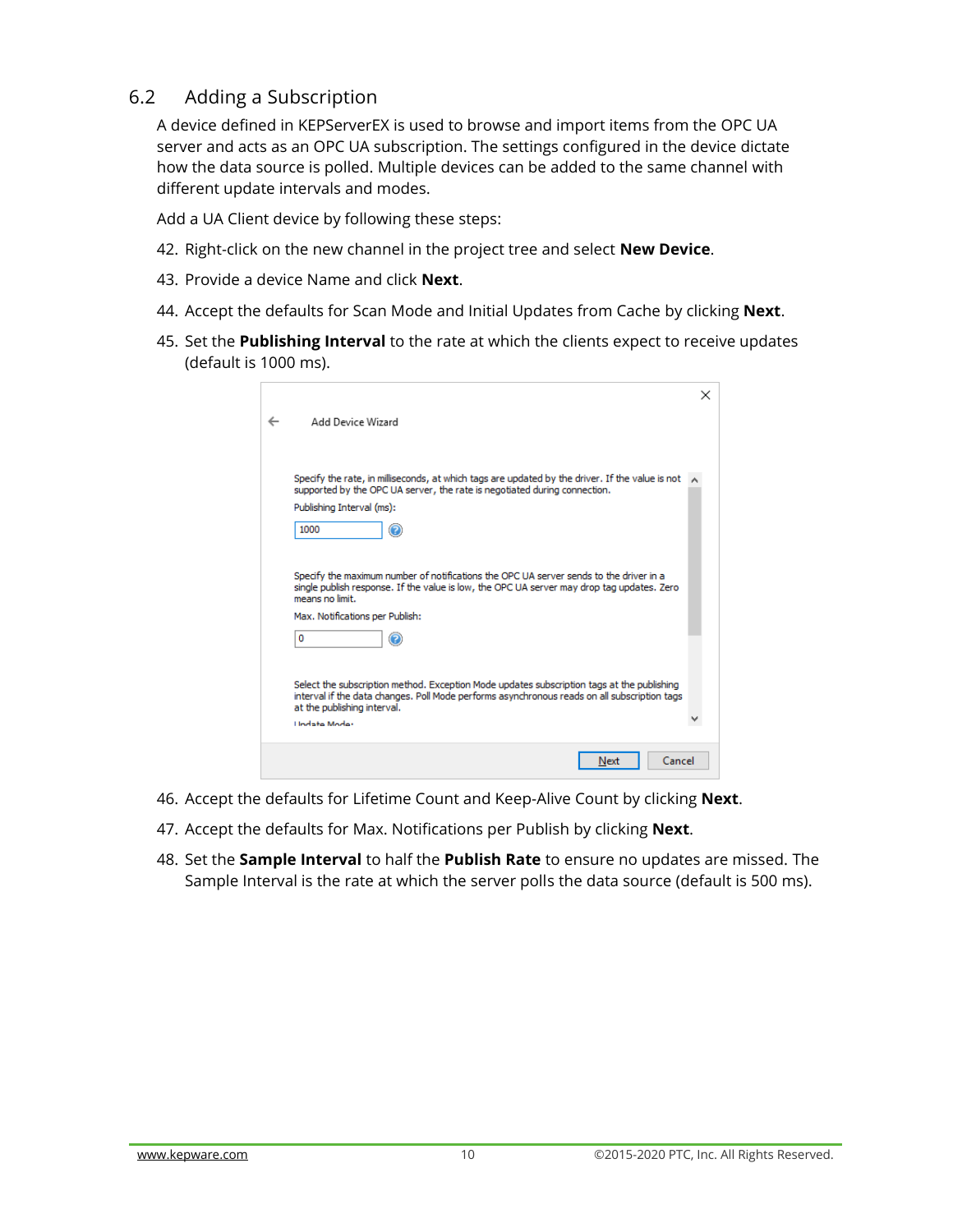|   |                                                                                                                                                                                                                                                                       | × |
|---|-----------------------------------------------------------------------------------------------------------------------------------------------------------------------------------------------------------------------------------------------------------------------|---|
| ← | Add Device Wizard                                                                                                                                                                                                                                                     |   |
|   |                                                                                                                                                                                                                                                                       |   |
|   | Specify the maximum rate, in milliseconds, at which monitored items are updated. A value of $\sim$<br>-1 sets the interval to the subscription Publishing Interval. A value of zero indicates that the<br>remote OPC UA server should use the fastest practical rate. |   |
|   | Sample Interval (ms):                                                                                                                                                                                                                                                 |   |
|   | 500                                                                                                                                                                                                                                                                   |   |
|   |                                                                                                                                                                                                                                                                       |   |
|   | Specify the number of data updates that the OPC UA server queues for the subscription. A<br>value of 1 disables queuing. Values greater than 1 enable queuing.                                                                                                        |   |
|   | Queue Size:                                                                                                                                                                                                                                                           |   |
|   | ?<br>1                                                                                                                                                                                                                                                                |   |
|   |                                                                                                                                                                                                                                                                       |   |
|   | Indicate if the oldest notification in the queue should be discarded and not sent to the<br>driver. If disabled, the newest notification is discarded and not sent to the driver.                                                                                     |   |
|   | Discard Oldest:                                                                                                                                                                                                                                                       |   |
|   |                                                                                                                                                                                                                                                                       |   |
|   | Cancel<br>Next                                                                                                                                                                                                                                                        |   |

49. Accept the defaults for Deadband by clicking **Next**.

#### 50. Click **Select import items**.

 $\overline{\phantom{0}}$ 

**NOTE:** This is expected to fail because the server has not yet trusted the client certificate. This is corrected in the steps below.

| Add Device Wizard                                                                |  |
|----------------------------------------------------------------------------------|--|
| Select tags from the remote OPC UA Server to auto-generate tags for this device. |  |
| Select Import Items:                                                             |  |
| $\circledcirc$<br>Select import items<br>×<br><b>KEPServerEX</b>                 |  |
| Failed to connect to UA Server 'opc.tcp://10.68.121.41:49320'<br>for browsing.   |  |
| OK                                                                               |  |
|                                                                                  |  |
| Cancel<br>Next                                                                   |  |

- 51. Click **OK**.
- 52. Click **Next**
- 53. Click **Finish** on the summary page.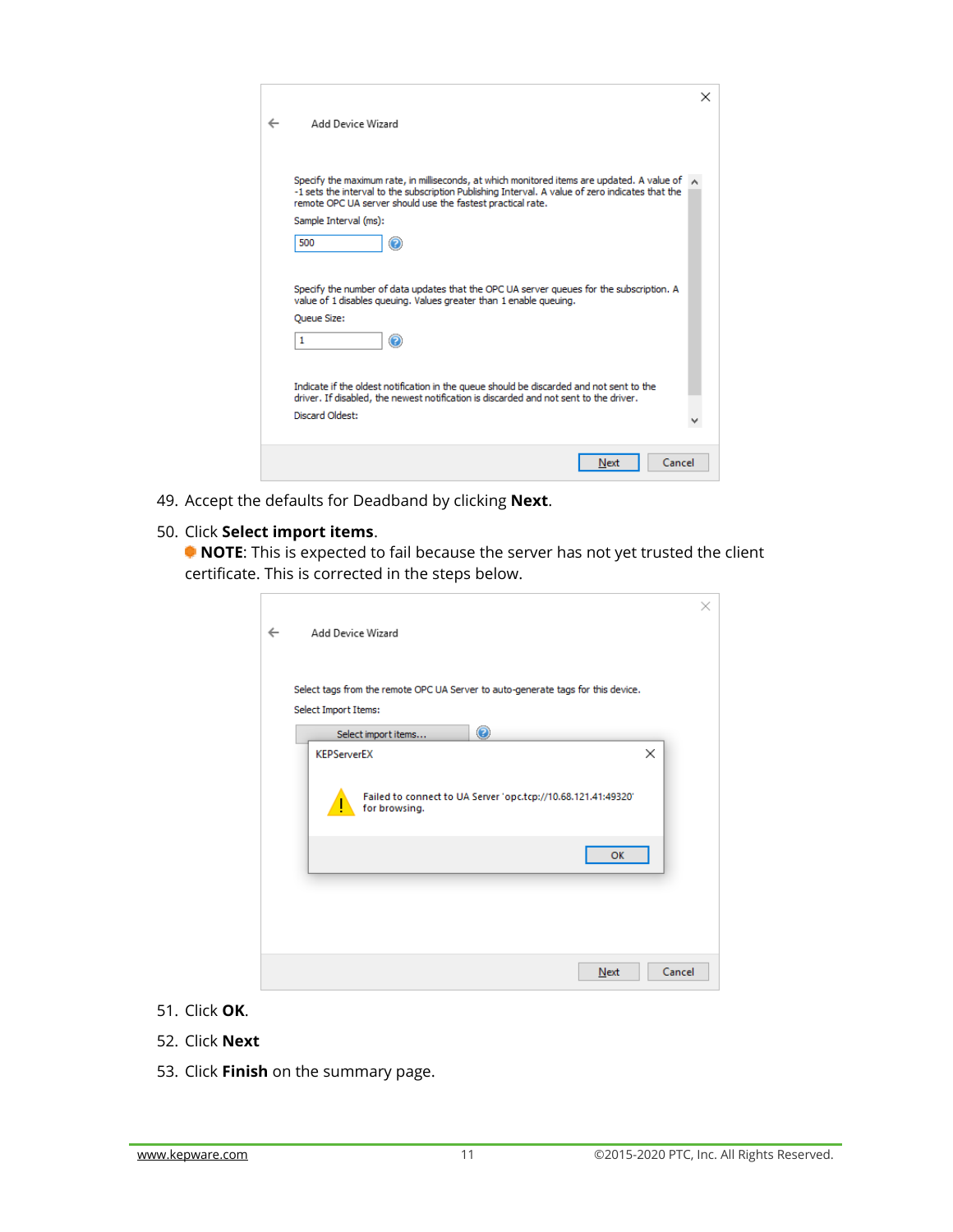### <span id="page-13-0"></span>**7. Establish Trust**

User intervention is required to establish trust between two applications. This is by design.

#### <span id="page-13-1"></span>7.1 Trust Server Certificate

During the creation of the channel, a prompt appears to trust the server certificate. This can also be done after the channel has been created, as shown below.

To trust the server certificate on the client:

- 54. On the client, launch the **OPC UA Configuration Manager** by right-clicking on the **Administration** icon in the system tray and selecting **OPC UA Configuration**.
- 55. View the **Trusted Servers** tab.
- 56. If the server's certificate is not trusted, right-click on it and select **Trust**.

|             | <b>UA</b> OPC UA Configuration Manager            |                                                                       |              |                        |                                              |                  | $\times$ |
|-------------|---------------------------------------------------|-----------------------------------------------------------------------|--------------|------------------------|----------------------------------------------|------------------|----------|
|             |                                                   | Server Endpoints   Trusted Clients   Discovery Servers                |              | <b>Trusted Servers</b> | <b>Instance Certificates</b>                 |                  |          |
|             | OPC UA Client Driver trusts this list of servers. |                                                                       |              |                        |                                              |                  |          |
| Server Name |                                                   |                                                                       | r.           | URI                    |                                              |                  |          |
|             | KEPServerEX/UA Server                             |                                                                       |              |                        | urn:WIN-3L3F9SD88I2:Kepware.KEPServerEX.V6:U |                  |          |
|             | KEPServerEX/UA Server                             |                                                                       | <b>Trust</b> |                        | Y0L4.ptcnet.ptc.com:Kepware.KEPServerE       |                  |          |
|             |                                                   |                                                                       |              |                        |                                              |                  |          |
|             |                                                   |                                                                       |              |                        |                                              |                  |          |
|             |                                                   |                                                                       |              |                        |                                              |                  |          |
|             |                                                   |                                                                       |              |                        |                                              |                  |          |
|             |                                                   |                                                                       |              |                        |                                              |                  |          |
|             |                                                   |                                                                       |              |                        |                                              |                  |          |
|             |                                                   |                                                                       |              |                        |                                              |                  |          |
| Import      | Export                                            | Remove                                                                | <b>Trust</b> |                        |                                              | View certificate |          |
|             |                                                   | Note: Server Runtime reinitialization is required to utilize changes. |              |                        |                                              | Close            | Help     |

#### <span id="page-13-2"></span>7.2 Trust Client Certificate

The Server Runtime does not have a user interface to prompt the user to accept the client certificate. The certificate must be trusted after the client attempts to connect for the first time (usually when browsing for tags).

To trust the client certificate on the server:

- 57. On the server, launch the **OPC UA Configuration Manager** by right-clicking on the **Administration** icon in the system tray and selecting **OPC UA Configuration**.
- 58. View the **Trusted Clients** tab.
- 59. Right-click on the un-trusted client certificate and select **Trust**.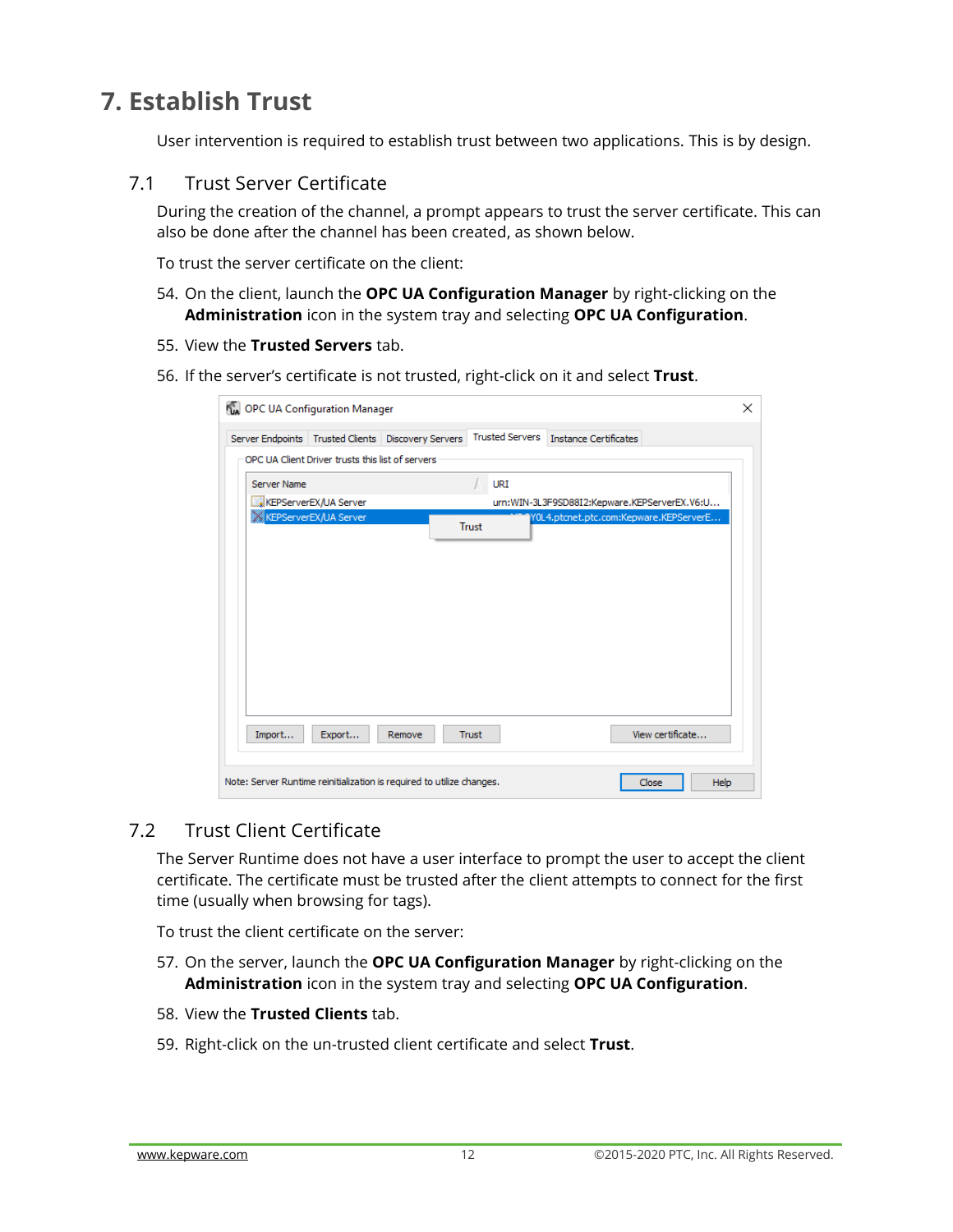| OPC UA Configuration Manager                                          |                              |        |              |                                                             |                  | $\times$ |
|-----------------------------------------------------------------------|------------------------------|--------|--------------|-------------------------------------------------------------|------------------|----------|
| Server Endpoints                                                      | <b>Trusted Clients</b>       |        |              | Discovery Servers   Trusted Servers   Instance Certificates |                  |          |
| <b>Client Name</b>                                                    |                              |        | <b>URI</b>   |                                                             |                  |          |
|                                                                       | KEPServerEX/UA Client Driver |        |              | urn:MROY0L4.ptcnet.ptc.com:Kepware.KEPServerEX              |                  |          |
|                                                                       | KEPServerEX/UA Client Driver |        | <b>Trust</b> | 2F9SD88I2:Kepware.KEPServerEX.V6:UA                         |                  |          |
|                                                                       |                              |        |              |                                                             |                  |          |
|                                                                       |                              |        |              |                                                             |                  |          |
|                                                                       |                              |        |              |                                                             |                  |          |
|                                                                       |                              |        |              |                                                             |                  |          |
|                                                                       |                              |        |              |                                                             |                  |          |
|                                                                       |                              |        |              |                                                             |                  |          |
| Import                                                                | Export                       | Remove | <b>Trust</b> |                                                             | View Certificate |          |
| Note: Server Runtime reinitialization is required to utilize changes. |                              |        |              |                                                             | Close            | Help     |

### <span id="page-14-0"></span>**8. Finalize Tunnel**

Now that a trust has been established, return to the client PC to import items and test connectivity through the tunnel.

<span id="page-14-1"></span>8.1 Import Items

OPC UA supports tag browsing, but items may also be added manually, as described below.

Browse and add tags to the OPC UA Client driver:

- 60. View the **KEPServerEX Configuration** on the client PC.
- 61. Right-click on the device in the project tree and select **Properties…**.
- 62. View the Tag Generation group and click **Select import items…**.